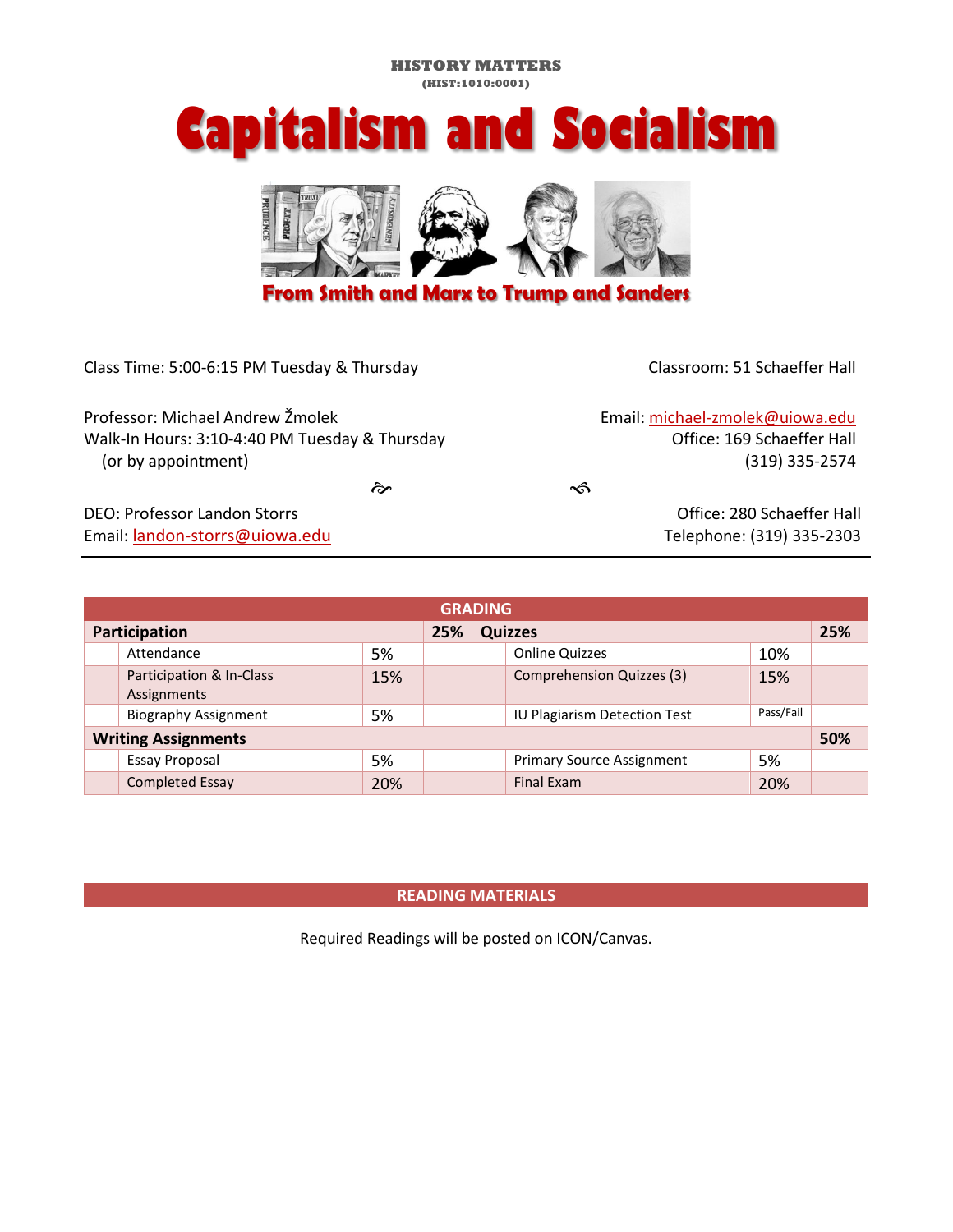# **INTRODUCTION**

A quarter century since the fall of the Soviet Union, the debate about capitalism versus socialism is back. The capitalist real estate tycoon Donald Trump is stirring up the Republican Party. The socialist Bernie Sanders is stirring up the Democrats. Polls show that among American youth, the term 'socialism' is more popular than 'capitalism'. But what do these terms mean? Their meaning has changed over time. In order to understand what socialism and capitalism mean in the twenty-first century, it is necessary to look at their history. In this course, we will be read the writings and speeches of the major figures in the many debates about capitalism and socialism.

Be exploring the origins of capitalism, we will consider capitalism as more than an ideology and more than an economic doctrine. We will consider capitalism as an epochal transformation in human history, as momentous as the agricultural (or neolithic) revolution of 10,000 years ago and the emergence of states 5,000 years ago. We will then explore socialism as a response to the 'social question' or what to do about the poor, and then, as capitalism developed, how Marx's critique of Smith's pro-capitalist theory of *laissez-faire* developed into a program to 'transcend' capitalism and bring about communism, a classless society based on worker democracy.

Next, we will consider how a variety of ideologies emerged in the nineteenth century, including liberalism, anarchism and, in the twentieth century: fascism. We will consider what became of all these ideologies during the chaotic period between 1913 and the onset of the First World War and 1945, when World War II ended. This will of course include considering the first communist revolution in 1917 and contrasting the successes and failures of that project in light of communist theory.

As Stalinism produced rapid industrialization at enormous human cost in the Soviet Union, capitalism in the west entered its deepest crisis with the Great Depression of the 1930s, prompting John Meynard Keynes to develop a theory for 'saving' capitalism by breaking with *laissez-faire.* In Europe and many countries around the world, a 'mixed economy' was pursued, combining elements of socialism and capitalism or the market economy. This was met with a re-statement of classical economics and a return to *laissez-faire* in the work of Hayek and Friedman, who became the guiding lights of 'Reagan Revolution' which saw the abandonment of Keynesianism and the welfare state and the return to *laissez-faire* in what has become associated with neoliberalism.

With the demise of the Soviet Union in 1989-1991, a global capitalist economy emerged under the 'Washington Consensus', enforcing neoliberalism as the economic doctrine of the day. Triumphalism declared communism and socialism dead, however, with the rise of China, with its market reforms under the leadership of a communist party, and with capitalism's largest crisis since the 1930s, the criticism of capitalism in back, and with it, new questions about the meaning of socialism.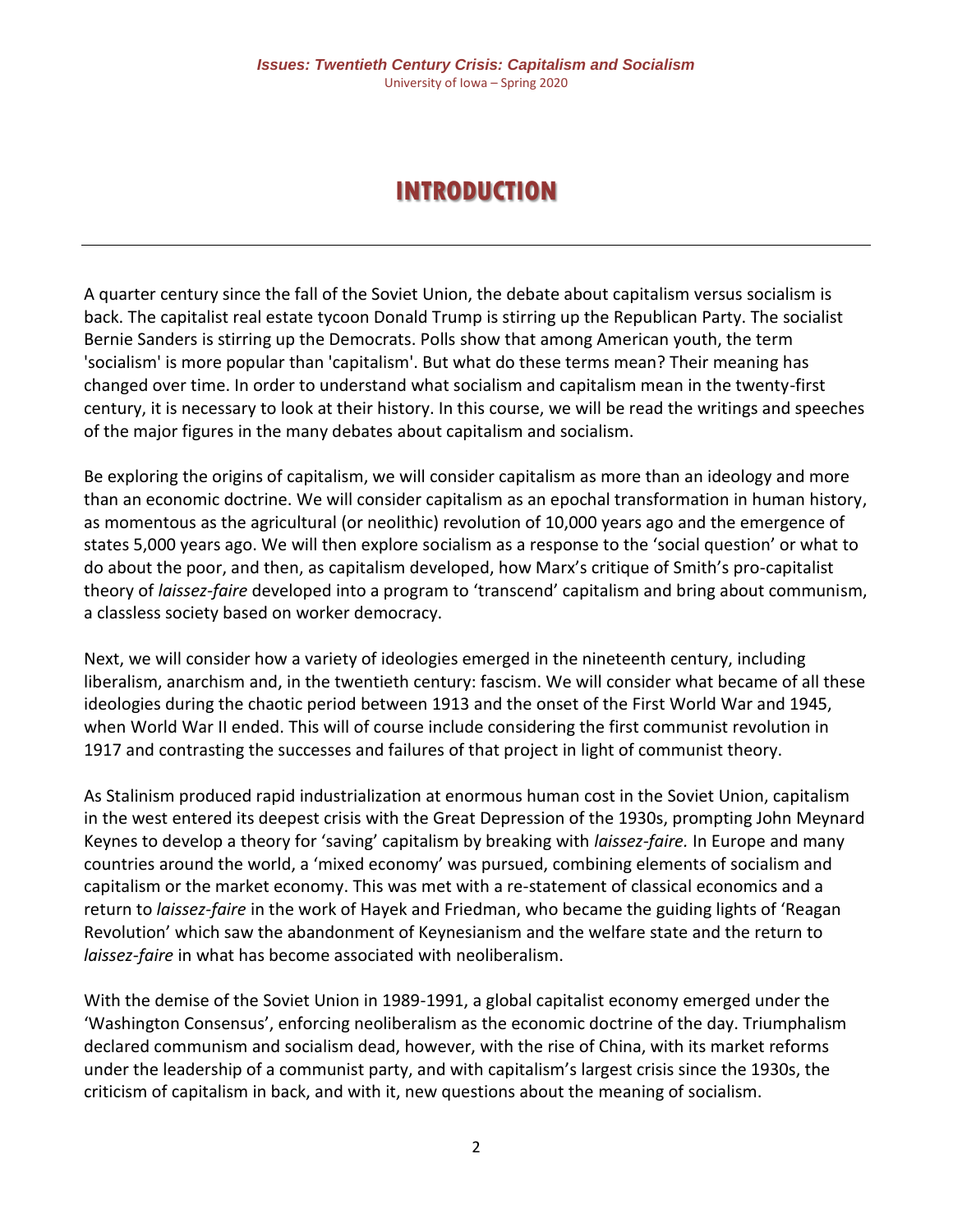# **LEARNING OBJECTIVES**

This first your course is intended to provide a broad overview of a long history of the debate over capitalism and socialism. We will not have time to go through all of this history. At the outset of class you will be polled for which topics you would like us to focus on. The goal is to have a fun and lively classroom discussion based on your interests, as well as to help you begin to develop your abilities and skills in a number of areas, such as:

- 1. *History and Theory***:** By the end of this course you should be able to identify some of the major ideas and ideologies that have shaped modern history and thus the world we live in today. This is a history course which is intended to introduce you to a range of theories and ideologies. We will be considering many different thinkers and their ideas. In the process, we will seek to understand the historical context in which certain ideas and ideologies emerged, as well as the evolution of those ideas to the present day.
- 2. *Past and Present***:** By exploring the ideas, doctrines and institutions related to capitalism and socialism over a long period, this course is intended to help you become better able to identify the trends of political and economic thought before and throughout the twentieth century, including how they have changed, so that you are better able to understand how those ideas, doctrines and institutions shape the world we live in today.
- 3. *Critical Thinking***:** This course is intended to encourage you to improve your analytical and critical thinking skills by introducing you to a critique of a wide range of ideologies. The long debate over capitalism is full of conflict and controversy. By being encouraged both to explore controversy and debate, you are encouraged to look at all sides of a problem and to weigh the evidence before reaching a conclusion.
- 4. *Interdisciplinary Work***:** While this is a history course, it is also intended to encourage you to think and perform at an interdisciplinary level. In addition to history, we will be exploring economic theory and borrowing some of the tools of political science and perhaps other disciplines.
- 5. *Primary Sources***:** Both the reading materials and the materials you locate for your Primary Source Assignment are intended to help you develop a better understanding for and appreciation of the value of working with primary sources when conducting historical inquiry.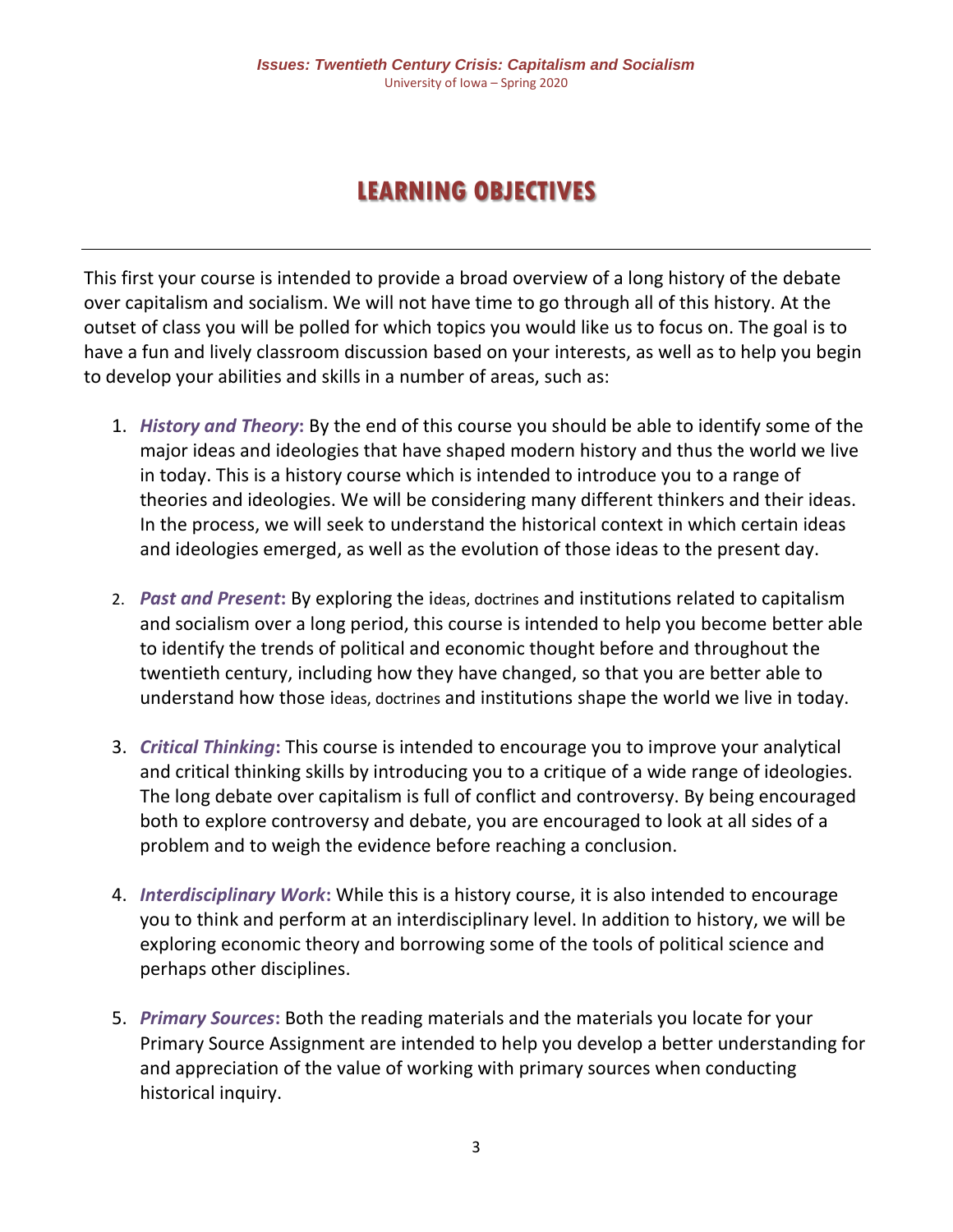# **EVALUATION**

| <b>Grading Scale</b> |  |       |    |       |    |       |       |        |    |  |
|----------------------|--|-------|----|-------|----|-------|-------|--------|----|--|
| 59                   |  | 67-69 | D+ | 77-79 | C+ | 87-89 | $B+$  | 98-100 | A+ |  |
| or                   |  | 63-66 |    | 73-76 |    | 83-86 | B     | 93-97  |    |  |
| below                |  | 60-62 | D- | 70-72 | C- | 80-82 | $B -$ | 90-92  | А- |  |

| <b>Classroom Attendance (5%) and Participation (15%) 20%</b><br>Your participation in this class-by way of questions,<br>comments and shared insights-are a vital part of the<br>learning experience for all present. This portion of your final<br>grade will be based upon how well you made substantive<br>and positive contributions to classroom discussions,<br>including producing discussion questions with your study<br>group, and completed any homework or in-class excercizes<br>assigned.                                                                                                                                   | 5%<br><b>Biography Assignment</b><br>You will be assigned one figure from class and will be<br>asked to come to class on an assigned date prepared to<br>provide a brief biography (1-2 paragraphs) about the<br>historical figure in question. A list of historical figures will<br>be handed out early on in the semester. You may also<br>suggest an historical figure not on the list to your<br>instructor.<br>Prior to the relevant discussion in class<br>Due:                                                                                                                                                                                                         |
|-------------------------------------------------------------------------------------------------------------------------------------------------------------------------------------------------------------------------------------------------------------------------------------------------------------------------------------------------------------------------------------------------------------------------------------------------------------------------------------------------------------------------------------------------------------------------------------------------------------------------------------------|-------------------------------------------------------------------------------------------------------------------------------------------------------------------------------------------------------------------------------------------------------------------------------------------------------------------------------------------------------------------------------------------------------------------------------------------------------------------------------------------------------------------------------------------------------------------------------------------------------------------------------------------------------------------------------|
| 10%<br><b>Online Quizzes</b><br>Generally, there will be one quiz per week due by class<br>time on Tuesday, but some weeks we will not have a quiz.<br>The format will typically be several multiple-choice,<br>true/false or short answer questions per session.<br>OQ#1: Due: 2/6   OQ#5: Due: 3/24   OQ#8: Due: 4/14<br>OQ#2: Due: 2/18   OQ#6: Due: 3/31   OQ#9: Due: 4/21<br>OQ#3: Due: 2/25   OQ#7: Due: 4/7   OQ#10: Due: 4/28<br>OQ#4: Due: 3/3                                                                                                                                                                                   | <b>Comprehension Quizzes (3)</b><br>5%<br>To test your comprehension of the material, there will be<br>three brief, written quizzes at the outset of the class,<br>spaced throughout the semester. These may involve<br>multiple choice and short answer questions.<br>Dates: #1: Thu Feb 13<br>#2: Thu Mar 12<br>#3: Thu Apr 9                                                                                                                                                                                                                                                                                                                                               |
| <b>Plagiarism Detection Test</b><br>(Pass/Fail)<br>Before passing this course, you are required to visit Indiana<br>University's tutorial on How to Recognize Plagiarism at:<br>www.indiana.edu/~istd/ for a tutorial on plagiarism<br>detection. After you pass the online Plagiarism Certification<br>Test, you will be given a certificate with your name on it,<br>which you will need to show to your instructor, either by<br>emailing a copy or by printing it out and handing in a copy<br>during class. This assignment will not be graded, but is<br>required to pass the course.<br>Thursday, January 30 <sup>th</sup><br>Due: | <b>Essay Proposal (5%) and Written Essay (20%)</b><br>25%<br>You will be invited to submit a brief essay proposal, prior<br>to submitting your essay. The essay proposal should<br>include a clear thesis, an outline and a bibliography. You<br>will be provided with a list of possible topics. You may also<br>select a topic of your own choosing, so long as it fits with<br>the theme of the course. You will be expected to produce<br>a written essay of between 3 and 7 pages. An 'A' essay will<br>be at least 4 pages in length, not including the<br>bibliography.<br>Essay Proposal, Tuesday, March 24th<br>Due:<br>Completed Essay, Tuesday, April 21st<br>Due: |
| 5%<br><b>Primary Source Assignment</b><br>You will be expected to locate one primary source relevant<br>to the class and preferably something to which you will<br>make reference in your essay. You will write a brief (2-3<br>paragraph) summary and description of your primary<br>source and discuss its historical importance.<br><b>Due:</b> Thursday, March 5 <sup>th</sup>                                                                                                                                                                                                                                                        | <b>Final Exam</b><br>20%<br>The format of the final exam has not been decided yet, but<br>it is likely to involve some writing as well as some multiple<br>choice and matching questions.<br><b>Exam Date: TBA.</b><br>Take-Home Portion Due: Wed May 10th Midnight                                                                                                                                                                                                                                                                                                                                                                                                           |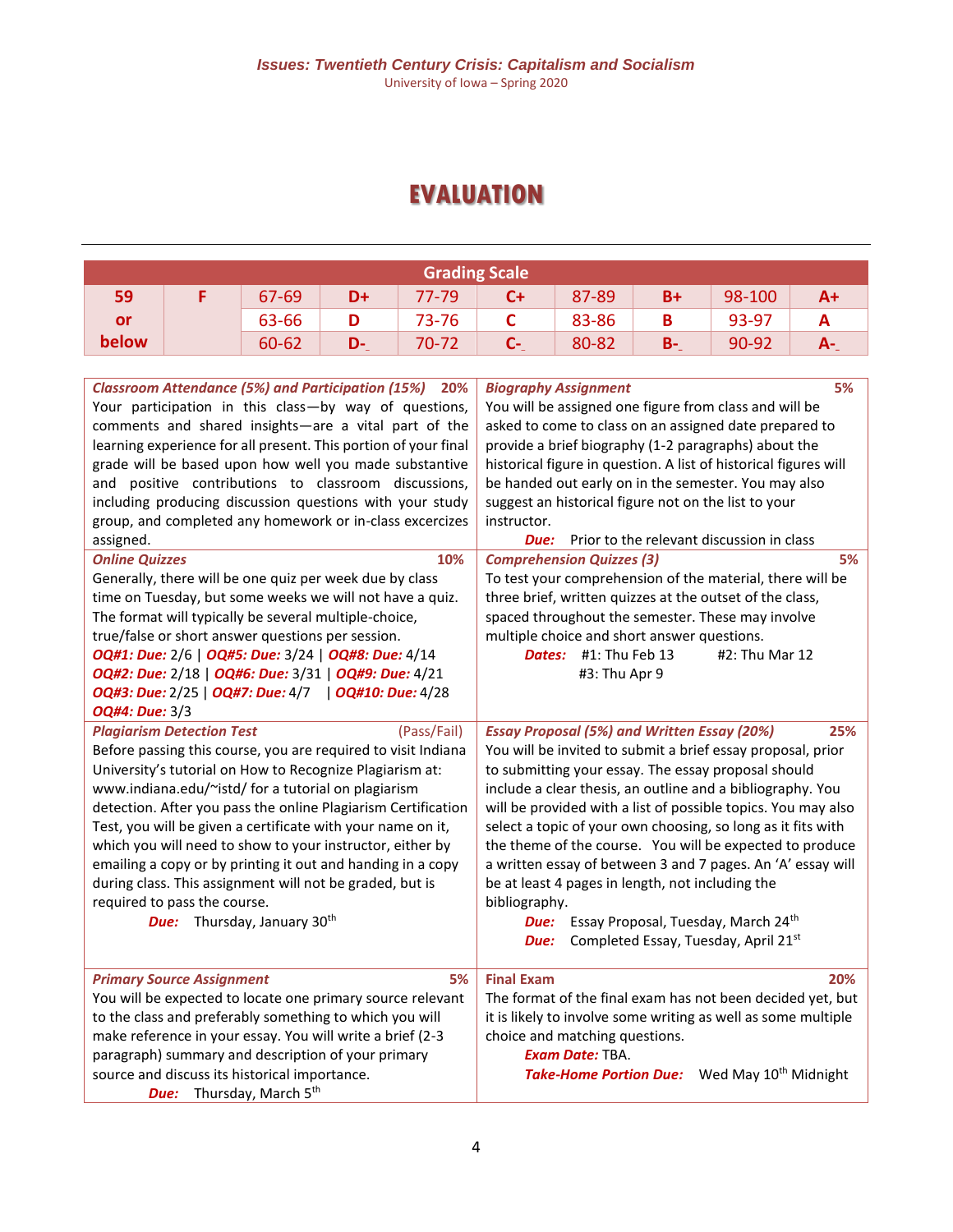# **COURSE SCHEDULE**

Below is a summary of possible topics which we may discuss over the course of the semester. A revised schedule corresponding to the course reader will be handed out early in the semester. This schedule is subject to revision at any time.

# **PART ONE: ORIGINS, THEORIES, and IDEOLOGIES**

| WEEK 1             | Introduction: What is Capitalism? What is Socialism?                                                                                                                                                                                                                                                                                                |
|--------------------|-----------------------------------------------------------------------------------------------------------------------------------------------------------------------------------------------------------------------------------------------------------------------------------------------------------------------------------------------------|
| Tue Jan 21         | Introduction to the Course and to International Studies   Sanders and Trump                                                                                                                                                                                                                                                                         |
| Readings:          | Sanders, Bernie. 'Socialism in One City', chapter 2 in Outsider in the House. London and New York:<br>Verso Books, 1997: 45-76. [20 pages]<br>Trump, Donald J. 'Trump Cards: The Elements of the Deal', chapter 2 in The Art of the Deal. New<br>York: Ballantine Books, 1987: 45-63. [19 pages]                                                    |
| Thu Jan 23         | Smith and Marx                                                                                                                                                                                                                                                                                                                                      |
| Readings:          | Smith, Adam. Excerpts from An Inquiry into the Nature and Causes of the Wealth of Nations. New<br>York: The Modern Library, 1937. [20 pages]<br>Caute, David. 'Introduction' to Essential Writings of Karl Marx. New York: Macmillan, 1967. [4 pp]<br>Marx, Karl. Excerpts from Wage-Labour and Capital .International Publishers, 1933. [10 pages] |
| <b>WEEK2</b>       | Origins of Capitalism   Origins of Socialism                                                                                                                                                                                                                                                                                                        |
| Tue Jan 28         | Origins of Capitalism                                                                                                                                                                                                                                                                                                                               |
| Readings:          | Wood, Ellen Meiksins. 'The Agrarian Origin of Capitalism.' Chapter Four in The Origin of<br>Capitalism. New York: Monthly Review Press, 1999. [26 pages]                                                                                                                                                                                            |
| Thu Jan 30<br>Due: | Origins of Socialism<br>IU Plagiarism Detection Test Certificate or Summary                                                                                                                                                                                                                                                                         |
| Readings:          | Sweezy, Paul M. 'Origins of Present Day Socialism' Science & Society, 12, 1 (1948): 65-81.<br>$[17$ pages]                                                                                                                                                                                                                                          |
|                    | Pilbeam, Pamela M. 'The Social Question' Chapter 2 in French socialists before Marx:<br>workers, women and the social question in France. Montreal; Ithaca: McGill-<br>Queen's University Press, 2000: 12-25. [14 pages]                                                                                                                            |
| WEEK <sub>3</sub>  | The Physiocrats, Political Economy, critique of and the Emergence of Ideologies                                                                                                                                                                                                                                                                     |
| Tue Feb 4          | The Physiocrats and the Political Economists   Marx, Engels and the Critique of PE                                                                                                                                                                                                                                                                  |
| Readings:          | Canterbury, E. Ray. 'Adam Smith's Great Vision' Chapter 2 in A Brief History of<br>Economics: Artful Approaches to the Dismal Science. Singapore: World Scientific                                                                                                                                                                                  |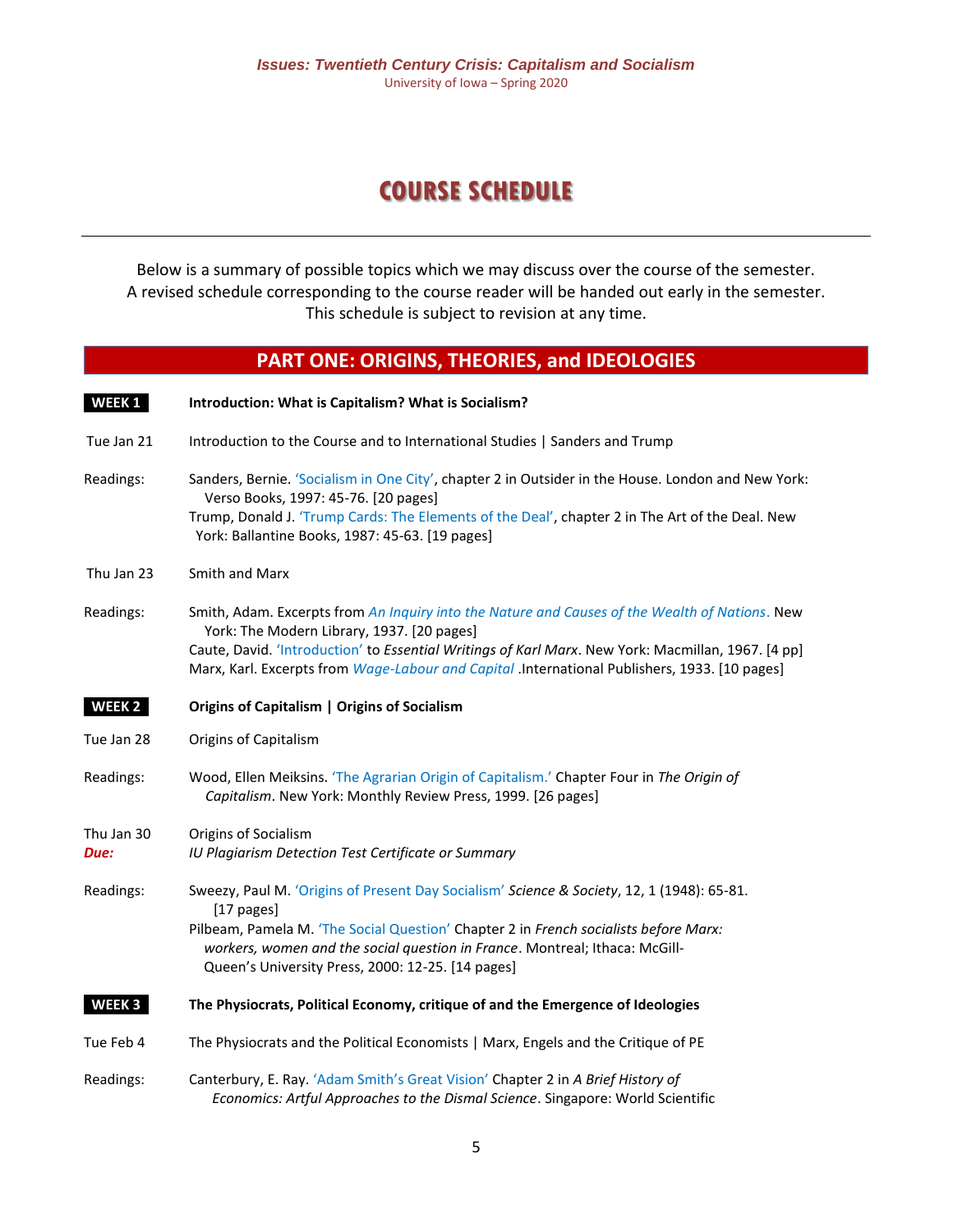#### *Issues: Twentieth Century Crisis: Capitalism and Socialism* University of Iowa – Spring 2020

|               | Publishing Company, 2001: 39-59. [21 pages]<br>Engels, Friedrich. 'Introduction' to The Condition of the Working Class in England.<br>Oxford; New York: Oxford University Press, 1993: 15-35. [21 pages]                                                                                                                                                                                                                                                                                                              |
|---------------|-----------------------------------------------------------------------------------------------------------------------------------------------------------------------------------------------------------------------------------------------------------------------------------------------------------------------------------------------------------------------------------------------------------------------------------------------------------------------------------------------------------------------|
| Thu Feb 6     | The Emergence of Ideologies in the Nineteenth Century: Conservatism, Liberalism, Socialism,<br>Communism, Anarchism   Online Quiz #1 due by class time                                                                                                                                                                                                                                                                                                                                                                |
| Reading:      | Thomas, Paul. 'Bakuniania' in Karl Marx and the Anarchists. London: Routledge & Kegan Paul,<br>1980: 280-300. [21 pages]                                                                                                                                                                                                                                                                                                                                                                                              |
| WEEK4         | The Founding of Modern Economics                                                                                                                                                                                                                                                                                                                                                                                                                                                                                      |
| Tue Feb 11    | The Founding of Modern Economics                                                                                                                                                                                                                                                                                                                                                                                                                                                                                      |
| Reading:      | Canterbury, E. Ray. 'Alfred Marshall: The Great Victorian' Chapter 7 in A Brief History<br>of Economics: Artful Approaches to the Dismal Science. Singapore: World<br>Scientific Publishing Company, 2001: 121-142. [22 pages]                                                                                                                                                                                                                                                                                        |
|               | Review for Comprehension Quiz #1                                                                                                                                                                                                                                                                                                                                                                                                                                                                                      |
| Thu Feb 13    | Comprehension Quiz #1: Origins, Theories and Ideologies                                                                                                                                                                                                                                                                                                                                                                                                                                                               |
|               | PART TWO: WAR, REVOLUTION AND CRISIS                                                                                                                                                                                                                                                                                                                                                                                                                                                                                  |
| <b>WEEK 5</b> | Communism versus Social Democracy and Early Twentieth Century Radicalism                                                                                                                                                                                                                                                                                                                                                                                                                                              |
| Tue Feb 18    | Communism versus Social Democracy /<br>Lenin, Trotsky and Stalin: The Soviet Revolution   Online Quiz #2 due by class time                                                                                                                                                                                                                                                                                                                                                                                            |
| Readings:     | McDonough, Terrence and Robert Drago. 'Crises of Capitalism and the First Crisis<br>of Marxism: A Theoretical Note on the Bernstein-Kautsky Debate' Review of<br>Radical Political Economics, 21, 3 (1989): 27-32. [6 pages]<br>Suny, Ronald Grigor. 'Toward a Social History of the October Revolution' Chapter<br>One in The Structure of Soviet History: Essays and Documents, Ronald Grigor<br>Suny, editor. Second Edition. Oxford University Press, 2014: 7-48. [43 pages; read pages 7-21;<br>peruse the rest] |
| Thu Feb 20    | Eugene Debs and early 20th century American Radicals                                                                                                                                                                                                                                                                                                                                                                                                                                                                  |
| Reading:      | Zinn, Howard. 'War is the Health of the State' Chapter 14 in A People's History of the<br>United States. New York: Harper & Row, 1980: 350-367. [18 pages]                                                                                                                                                                                                                                                                                                                                                            |
| WEEK 6        | Roaring Twenties, Great Depression, Rise of Fascism                                                                                                                                                                                                                                                                                                                                                                                                                                                                   |
| Tue Feb 25    | The Roaring Twenties: The Rise of Consumerism and the Crash of '29<br>Online Quiz #3 due by class time                                                                                                                                                                                                                                                                                                                                                                                                                |
| Reading:      | Storrs, Landon R. Y. 'Toward Feminist Social Democracy' Chapter Two in Civilizing Capitalism: The<br>National Consumers' League, Women's Activism, and Labor                                                                                                                                                                                                                                                                                                                                                          |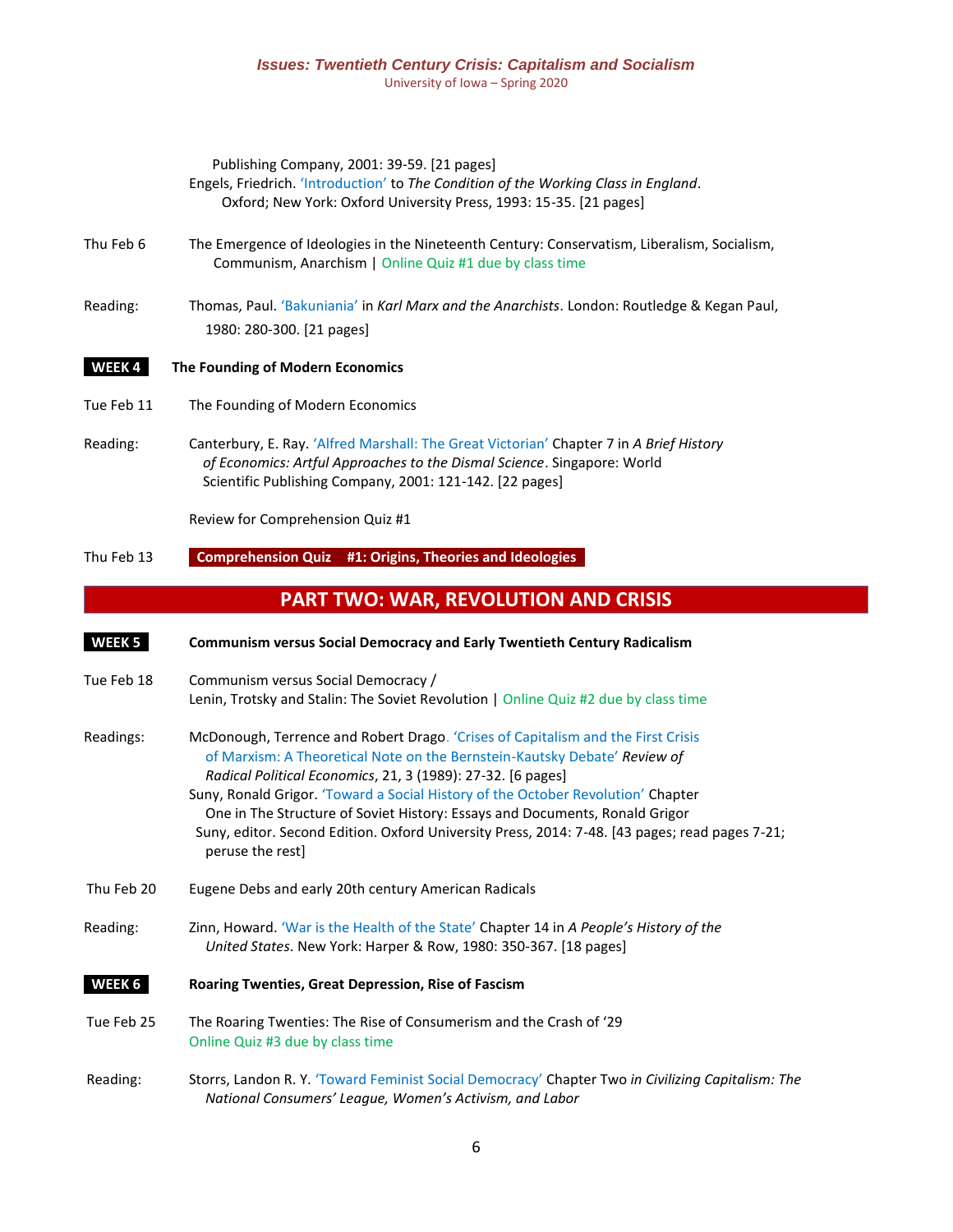## *Issues: Twentieth Century Crisis: Capitalism and Socialism*

University of Iowa – Spring 2020

|                   | Standards in the New Deal Era. Chapel Hill; London: University of North<br>Carolina Press, 2000: 41-59. [19 pages]                                                                                                                                                                                                                     |
|-------------------|----------------------------------------------------------------------------------------------------------------------------------------------------------------------------------------------------------------------------------------------------------------------------------------------------------------------------------------|
| Thu Feb 27        | The Rise of Fascism: Capitalist or Communist System?                                                                                                                                                                                                                                                                                   |
| Reading:          | Spielvogel, Jackson J. 'Beginnings: Weimar Germany and the Rise of Hitler and Nazism' Chapter<br>Two in Hitler and Nazi Germany: A History. Fourth Edition. Upper Saddle River, NJ: Prentice Hall,<br>2001 (1988): 10-39. [30 pages]                                                                                                   |
| WEEK <sub>7</sub> | <b>Stalinism and Keynesianism</b>                                                                                                                                                                                                                                                                                                      |
| Tue Mar 3         | The Triumphs and Horrors of Stalinism   Online Quiz #4 due by class time                                                                                                                                                                                                                                                               |
| Reading:          | Lewin, Moshe. 'The Social Background of Stalinism' Chapter 11 in The Making of the Soviet<br>System: Essays in the Social History of Interwar Russia. New York: Pantheon Books, 1985: 258-<br>285. [28 pages]                                                                                                                          |
| Thu Mar 5<br>Due: | Keynes and the Great Depression: Saving Capitalism<br><b>Primary Source Assignment</b>                                                                                                                                                                                                                                                 |
| Reading:          | Keynes, John Maynard. 'Concluding Notes' Chapter 24 in The General Theory of Employment,<br>Interest and Money. New York and London: Harcourt Brace Jovanovich, 1964: 372-384. [23<br>pages]                                                                                                                                           |
| WEEK 8            | <b>Against Keynes: Hayek and Friedman</b>                                                                                                                                                                                                                                                                                              |
| Tue Mar 10        | Hayek and Friedman as Anti-Keynes Dissidents                                                                                                                                                                                                                                                                                           |
| Reading:          | Hayek, Friedrich A. 'Coercion and the State' Chapter Nine in The Constitution of Liberty.<br>University of Chicago Press, 1960: 133-147. [15 pages]<br>Friedman, Milton. 'The Relationship between Economic Freedom and Political Freedom' Chapter I<br>in Capitalism and Freedom. University of Chicago Press, 1962: 7-21. [15 pages] |
|                   | Review for Comprehension Quiz #1                                                                                                                                                                                                                                                                                                       |
| Thu Mar 12        | <b>Comprehension Quiz #2: War, Revolution and Crisis</b>                                                                                                                                                                                                                                                                               |
| WEEK 9            | <b>Spring Break: No Classes March 17-21</b>                                                                                                                                                                                                                                                                                            |
|                   | <b>PART THREE: THE COLD WAR</b>                                                                                                                                                                                                                                                                                                        |
| <b>WEEK 10</b>    | World War to Cold War and McCarthyism                                                                                                                                                                                                                                                                                                  |
| Tue Mar 24        | From Allies to Enemies: World War II to the Cold War   McCarthyism<br>Online Quiz #5 due by class time<br><b>Essay Proposal</b><br>Due:                                                                                                                                                                                                |
| Readings:         | Sanchez-Sibony, Oscar. 'Capitalism's Fellow Traveller: The Soviet Union, Bretton<br>Woods, and the Cold War, 1944-1958.' Comparative Studies in Society and<br>History, 56, 2: 290-319. [20 pages]                                                                                                                                     |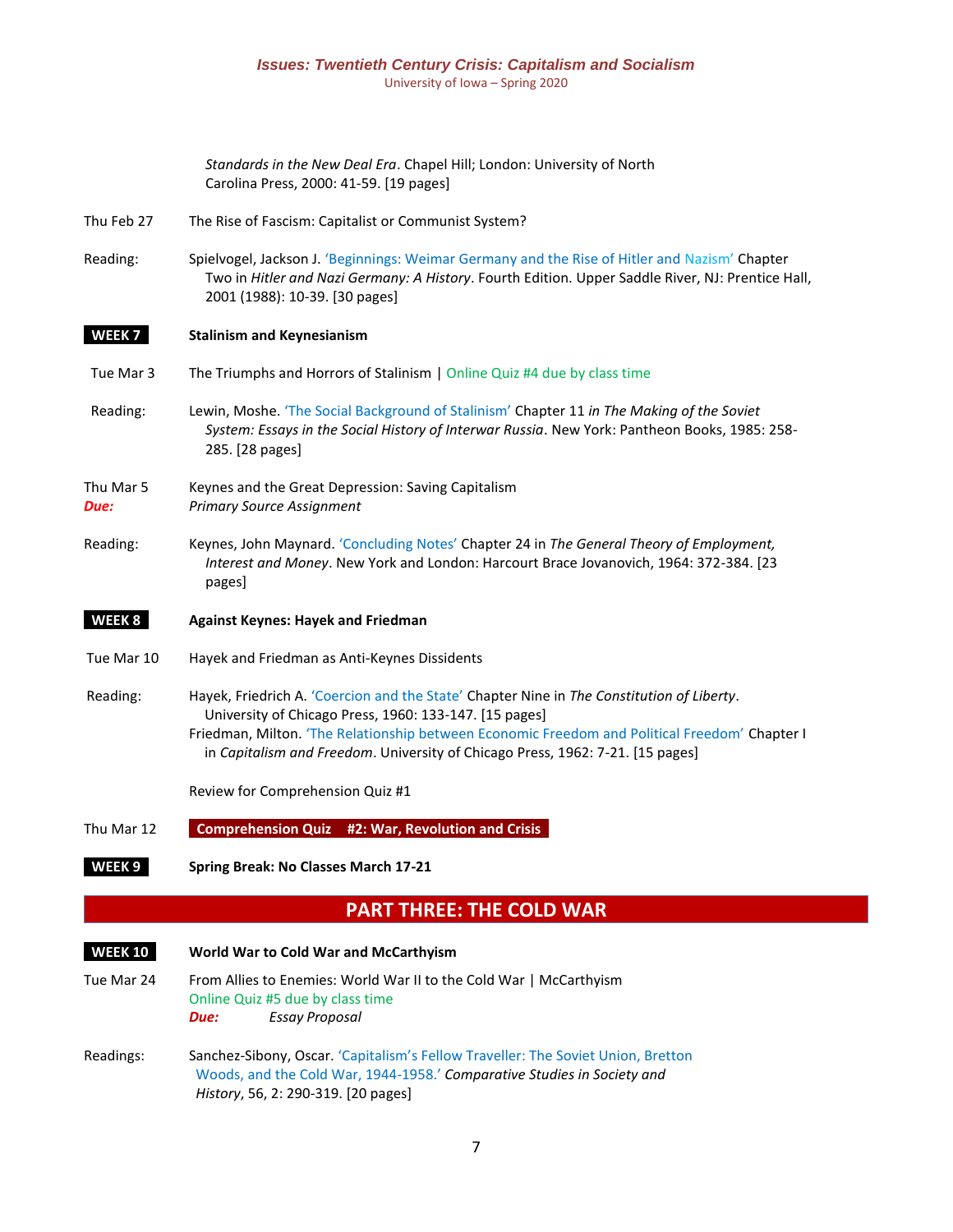|                | Donner, Frank J. 'Birth of a Congressional Monster' Chapter 2 in The Un-Americans. New York:<br>Ballantine Books, 1961: 10-22. [13 pages]                                                                                                                                                                                       |
|----------------|---------------------------------------------------------------------------------------------------------------------------------------------------------------------------------------------------------------------------------------------------------------------------------------------------------------------------------|
|                | Schrecker, Ellen and Phillip Deery, editors. 'I Have in My Hand' and 'McCarthy's Congressional<br>Critics: A Republican' Chapters 12 and 13 in The Age of McCarthyism: A Brief History with<br>Documents. The Bedford Series in History and Culture. Boston; New York: Bedford/St. Martin's,<br>2017 (1998): 183-189. [7 pages] |
| Thu Mar 26     | Mao and the Chinese Revolution                                                                                                                                                                                                                                                                                                  |
| Reading:       | McClelland, David. 'Maoism in Power' Chapter 16 in Marxism After Marx: An Introduction. Second<br>Edition. London: Papermac/Macmillan, 1989 (1979): 215238. [24 pages]                                                                                                                                                          |
| <b>WEEK 11</b> | Social Democracy, the Welfare State and the End of the Postwar Boom                                                                                                                                                                                                                                                             |
| Tue Mar 31     | Social Democracy in Europe   Online Quiz #6 due by class time                                                                                                                                                                                                                                                                   |
| Reading:       | Sassoon, Donald. 'Social Democracy in the twentieth century: a historical reflection' Chapter 1 in<br>Transitions in social democracy: Cultural and Ideological Problems of the Golden Age, John<br>Callaghan Ilaria Favretto, editors, Manchester and New York: Manchester University Press, 2006:<br>15-41. [27 pages]        |
| Thu Apr 2      | The Postwar Boom and its End                                                                                                                                                                                                                                                                                                    |
| Reading:       | Brenner, Robert. 'The Pattern of the Postwar Boom' and 'The US CounterOffensive' Chapters 3<br>and 12 in The Economics of Global Turbulence. New York; Verso, 2006. (34 pages]                                                                                                                                                  |
| <b>WEEK 12</b> | The Military Industrial Complex and the Sixties                                                                                                                                                                                                                                                                                 |
| Tue Apr 7      | The Rise of the Military industrial complex   Online Quiz #7 due by class time                                                                                                                                                                                                                                                  |
| Reading:       | Ledbetter, James. "'Eisenhower Must Be Rolling Over in His Grave"' Chapter 8 in Unwarranted<br>Influence: Dwight D. Eisenhower and the Military-Industrial Complex. New Haven, Connecticut:<br>Yale University Press, 2011. [23 pages]                                                                                          |
| Thu Apr 9      | The Sixties and the New Left                                                                                                                                                                                                                                                                                                    |
| Reading:       | Lyons, Paul. 'The Sixties' Chapter in New Left, New Right, and the Legacy of the Sixties.<br>Philadelphia: Temple University Press, 1996. [30 pages]                                                                                                                                                                            |
|                | Review                                                                                                                                                                                                                                                                                                                          |
|                | <b>Comprehension Quiz #3: The Cold War</b>                                                                                                                                                                                                                                                                                      |
|                | <b>PART FOUR: GLOBAL CAPITALISM</b>                                                                                                                                                                                                                                                                                             |
| <b>WEEK 13</b> | <b>From Cold War to Globalization</b>                                                                                                                                                                                                                                                                                           |

- Tue Apr 14 Communism breaks down: end of the Cold War | Online Quiz #8 due by class time
- Reading: Okey, Robin. '1989 in the international context' Chapter 9 in *The Demise of Communist Eastern*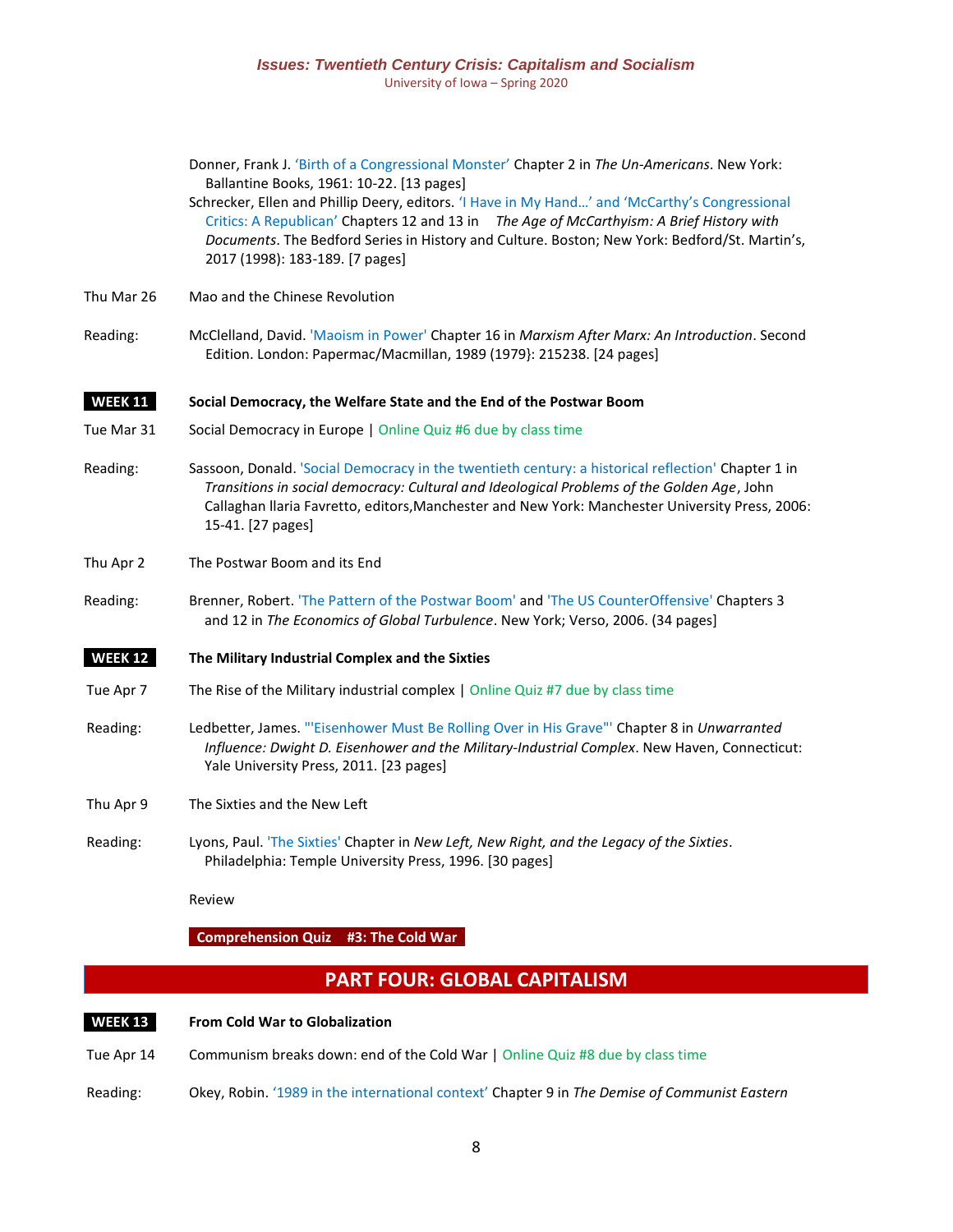|                | Europe: 1989 in Context. London: Arnold Publishers, 2004.                                                                                                                                                                                                                             |
|----------------|---------------------------------------------------------------------------------------------------------------------------------------------------------------------------------------------------------------------------------------------------------------------------------------|
| Thu Apr 16     | Globalization and Neoliberalism: A World Capitalist System                                                                                                                                                                                                                            |
| Reading:       | Hickel, J. 'A Short History of Neoliberalism (And How We Can Fix It)' The New Left Project, 2012.<br><http: a_short_history_of_<br="" article_comments="" index.php="" site="" www.newleftproject.org="">neoliberalism_and_how_we_can_fix_it&gt; (28 January 2017). [8 pages]</http:> |
| <b>WEEK 14</b> | Rise of China, Crash of the Banks                                                                                                                                                                                                                                                     |
| Tue Apr 21     | Communist China's Market Miracle   Online Quiz #9 due by class time<br>Completed Essay<br>Due:                                                                                                                                                                                        |
| Reading:       | Li, Minqi. 'Can the Capitalist World-Economy Survive the Rise of China?' Chapter 4 in The Rise of<br>China and the Demise of the Capitalist World Economy. New York: Monthly Review Press, 2008:<br>93-112. [20 pages]                                                                |
| Thu Apr 23     | 2007-2008: Great Recession: Neoliberalism in Crisis                                                                                                                                                                                                                                   |
| Reading:       | Kaletsky, Anatole. 'Market Fundamentalism Self-Destructs' in Capitalism 4.0: The Birth of a New<br>Economy in the Aftermath of Crisis. New York: Public Affairs, 2010: 128-155. [28 pages]                                                                                            |
| <b>WEEK 15</b> | <b>Global Protests and the Resurgent Right</b>                                                                                                                                                                                                                                        |
| Tue Apr 28     | Global Protests: Occupy, Arab Spring, Standing Rock   Online Quiz #10 due by class time                                                                                                                                                                                               |
| Reading:       | Mizen, Phil. 'The Madness that is the world: young activists' emotional reasoning and their<br>participation in a local Occupy movement', The Sociological Review, 63:S2 (2015): 167-181. [16<br>pages]                                                                               |
| Thu Apr 30     | Trump, Brexit and the Right Resurgent                                                                                                                                                                                                                                                 |
| Reading:       | Kolozi, Peter. 'The Neoconservative Critiques of and Reconciliation with Capitalism'.<br><b>New Political</b><br>Science, 35, 1 (YEAR?): 44-64. [21 pages]                                                                                                                            |
| <b>WEEK 16</b> | <b>Summary</b>                                                                                                                                                                                                                                                                        |
| Tue May 5      | Marx's Second Contradiction: The Environmental/Ecological Crisis                                                                                                                                                                                                                      |
| Reading:       | Chomsky, Noam. 'Can Civilization Survive Really Existing Capitalism?' Chapter 7 in Masters of<br>Mankind: Essays and Lectures, 1969-2013. Chicago: Haymarket Books, 2014: 139-146. [8 pages]                                                                                          |
| Thu May 7      | Summary: How Enduring is Capitalism?                                                                                                                                                                                                                                                  |
| May 11-15      | <b>EXAM WEEK</b>                                                                                                                                                                                                                                                                      |
| Wed May 13     | <b>FINAL EXAM: ESSAY PORTION</b><br>Final Due on ICON/CANVAS by Wednesday, May 10 <sup>th</sup> by Midnight                                                                                                                                                                           |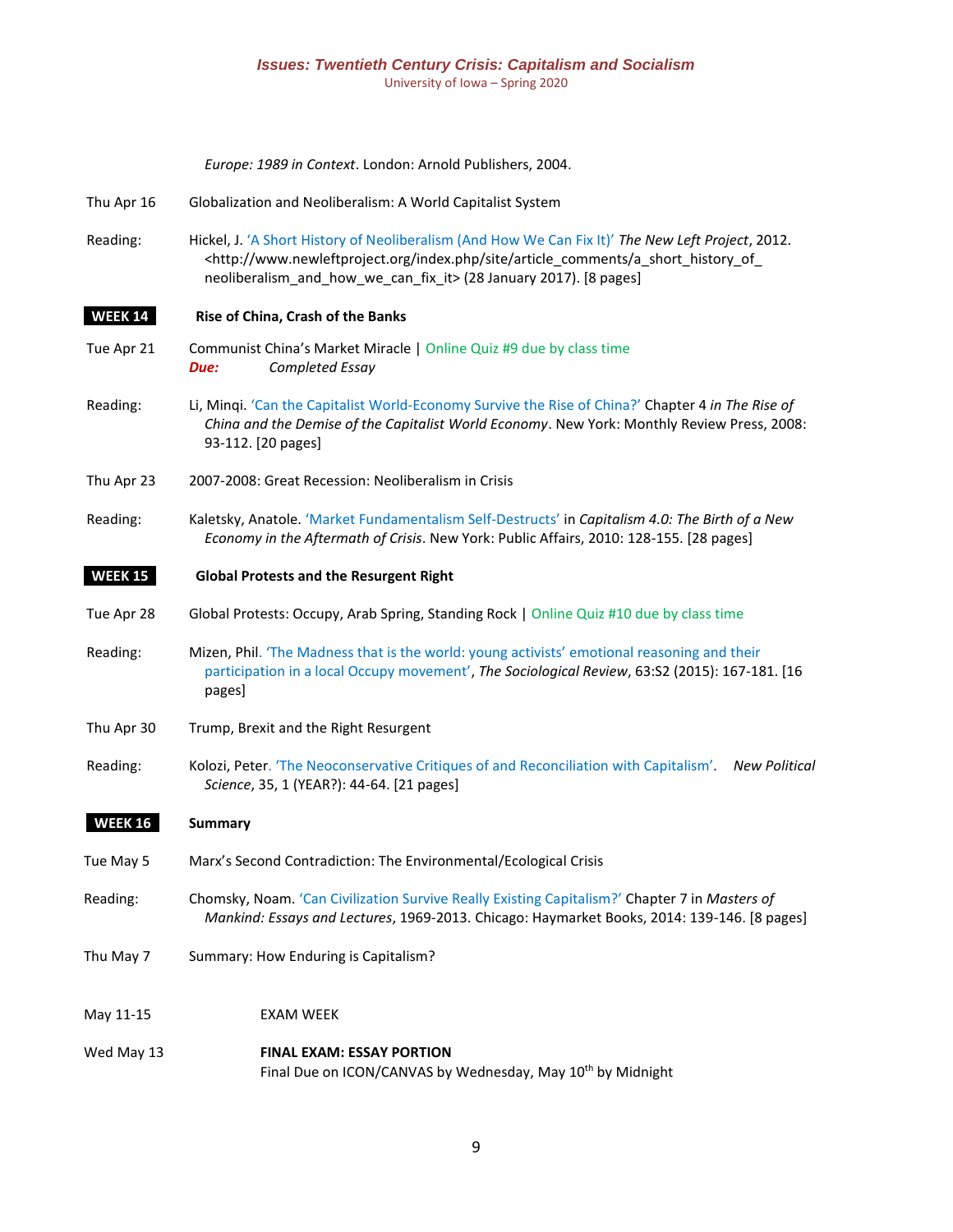## **POLICIES: ATTENDANCE AND PARTICIPATION**

- 1. **Attendance:** for each session is mandatory and will be recorded at the beginning of each session. Notify your instructor beforehand if you know you will be unable to physically attend a session. If you miss the call for attendance, there will be a *sign-in sheet* to sign after class. If extreme circumstances are preventing you from regularly attending class or completing assignments, you will need to make accommodations with your instructor.
- 2. **Missing Class:** To request an excused absence due to an emergency or a legitimate scheduling conflict you must complete the form at: <https://clas.uiowa.edu/sites/default/files/ABSENCE%20EXPLANATION%20FORM.pdf> and upload a copy along with any documentation demonstrating that it was a legitimate absence to the 'Attendance Forms and Documentation' drop box. *DO NOT email your instructors about a single absence* – direct all questions, forms and documentation to the drop box. *One absence will NOT affect your final grade!* Regularly missing class *will*  affect your participation score, which is based on your participation in classroom discussion and homework assignments, which together are worth 15% of your final grade.
- 3. **Make-Up Assignments:** Online Quizzes and Geography Quizzes cannot be re-taken after the date by or on which they are to be taken except in cases involving legitimate, documented reasons. An assignment sheet with Instructions may be found under the Course Materials module on Icon/Canvas.
- 4. **Electronic Devices:** The *ONLY* permissible use of laptop computers or hand-held devices in the classroom is for taking notes or accessing course materials online. If you need to send an email, a text or shop for shoes, please do so outside of the classroom.
- 5. **Collaboration:** You are encouraged to collaborate with your classmates in reviewing the reading material and discussing the course content. Exams and assignments, however, are an evaluation of how well you have comprehended and synthesized the course content as an individual. While you may discuss the essay questions you are given for assignments with your colleagues, you are expected to do the writing on all written assignments, quizzes and exams by yourself.

### **POLICIES: WRITTEN ASSIGNMENTS**

- 1. **Plagiarism:** You are expected to submit original work. Do not cut and paste material from your sources as you write, as this greatly increases the likelihood of plagiarism. Any string of text longer than seven (7) words that is lifted directly from a source that is not attributed to the original by adding "quote marks" *and* a citation constitutes plagiarism. Paraphrasing without including a citation is also plagiarism. Plagiarism is a form of cheating because it involves falsely indicating to the reader that you wrote something which you did not write. All written assignments are checked electronically for instances of plagiarism. Blatant cheating will result in a 0 for the assignment and will be reported to the University authorities. You will learn more about academic dishonesty (plagiarism) by completing the IU Test.
- 2. **BOTH Hard Copy and Online Submissions Required:** All written assignments *must* be submitted in BOTH hard copy in class AND via the ICON/Canvas Dropbox so that the text of your writing assignments may be compared against the web and other student papers to ensure academic honesty. For the electronic version, submit your file in a standard file format such as .pdf, .docx, or .rtf to be sure that your instructor can open it.
- 3. **Late Penalties**: Assignments handed in by the on time will receive priority in terms of comments. A half a letter grade (5%) deduction will be assessed on any written assignment turned in after the deadline, increasing to a full letter grade (10%) after 7 days.
- 4. **Do Not Cite Reference Works:** Reference works such as *Encyclopedia Britannica* or *Wikipedia.org* provide general knowledge. You may take it for granted that your reader has access to information found here and therefore you do not need to include such reference works in your citations and bibliography; they will not count toward your minimum number of citations.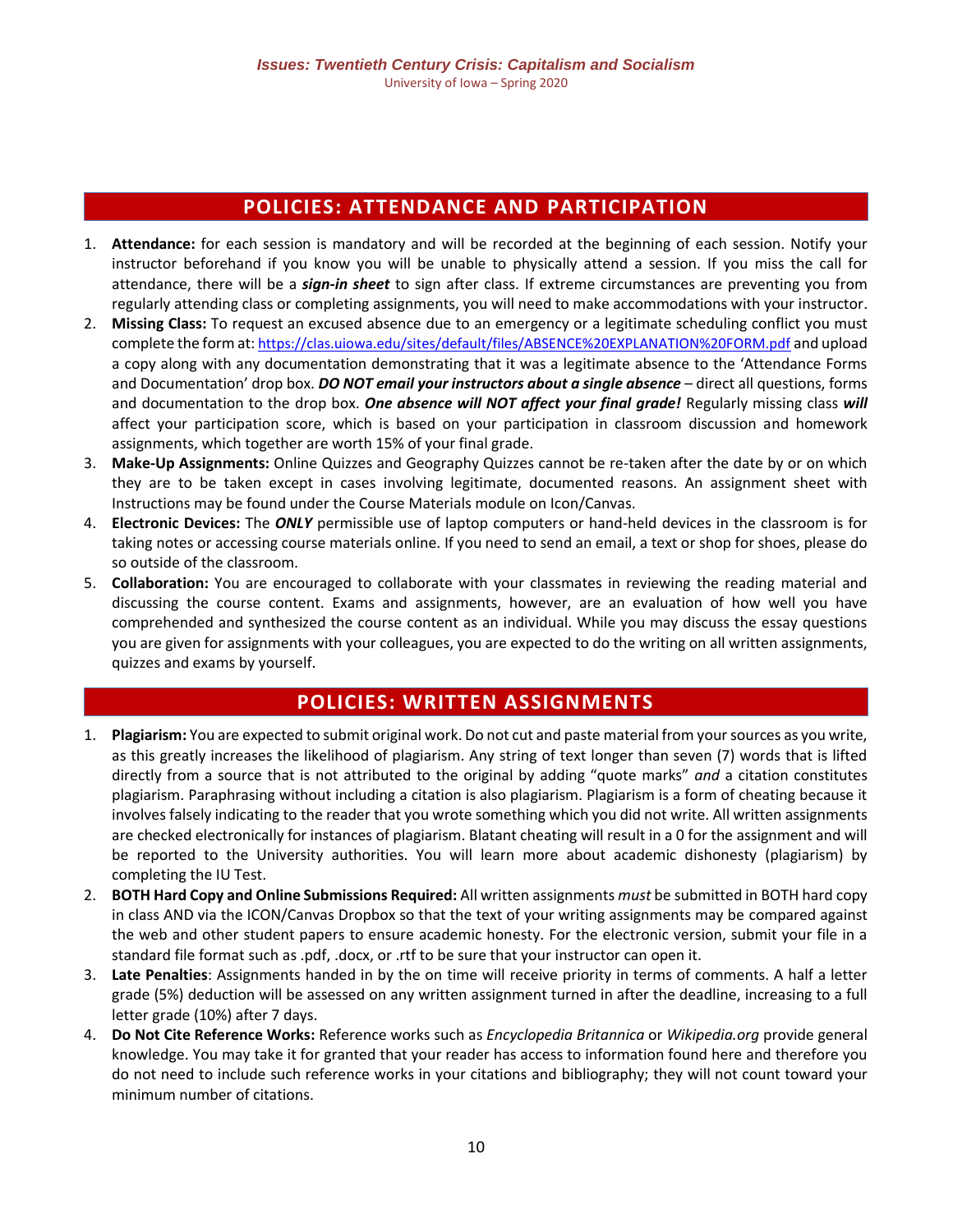## **GUIDELINES FOR WRITING ASSIGNMENTS**

The following guidelines apply to all three of your writing assignments.

#### **CHOOSING AND NARROWING DOWN TOPIC**

You are encouraged to choose a topic which involves two or more countries, but if you choose to focus on one country, be sure to include an international component. For example, if you want to write about the culture of *favelas* (slums, shantytowns) in Brazil, you might make some brief comparisons with shantytowns in one or more other countries in Latin America or elsewhere. A good way to get started narrowing down your topic is to write down a list of 6-12 keyword phrases and then start entering these as search terms in databases like JSTOR [see 'JSTOR' on the syllabus, p. 8], the university's main website, or using a search engine.

You are looking for a *specific* topic and more specifically, a controversy or debate. Your topic can be as specific as, for example, focusing on a particular policy which affects shantytown residents or the rhetoric and the reality when it comes to perceptions of certain migrants or refugees in a certain country.

**Note:** As stated in your syllabus, you may *not* choose a topic that focuses solely on a domestic issue in the United States. Non-US students may *not* choose a topic that focuses solely on your country of origin.

#### **RESEARCH EXPECTATIONS**

Once you have decided upon a topic, the next step is to locate reading materials which you will actually use as your sources. Gather a dozen or so items as a first search, pause, refine your search from there and start again. Simply grabbing the first few sources you locate to meet any specified minimum number of sources is not the way to produce a quality essay and earn a good grade. In order to locate a good controversy and/or good evidence to support your argument, you will read many more sources than you actually use in your paper.

- 1. In class, we will review the distinction between **'scholarly' (peer-reviewed) and 'popular' sources**. You are encouraged to work with scholarly sources as much as possible. When using popular sources, you are encouraged to avoid websites which provide minimal information for your citation and to rely on reputable sources, including reliable news outlets, government reports and documentary videos. Do not cite reference works such as *Encyclopedia Britannica* or *Wikipedia* even if you use them to locate information. Wikipedia pages will often provide footnotes; you are encouraged to explore and cite *those* sources if they appear reliable. Ask your instructor for assistance if you are uncertain as to whether a source is scholarly, reputable or reliable.
- 2. Use a **variety of sources** and do not rely too heavily on one source or one journal.
- 3. Physically **visiting the library** is a great way to begin your research and you are encouraged to build time into your schedule for this purpose. The university librarians on duty will be eager to assist you in locating materials. They can show you how to access scholarly materials through online journals and databases and how to browse the book stacks by identifying one or more books in a relevant section and then perusing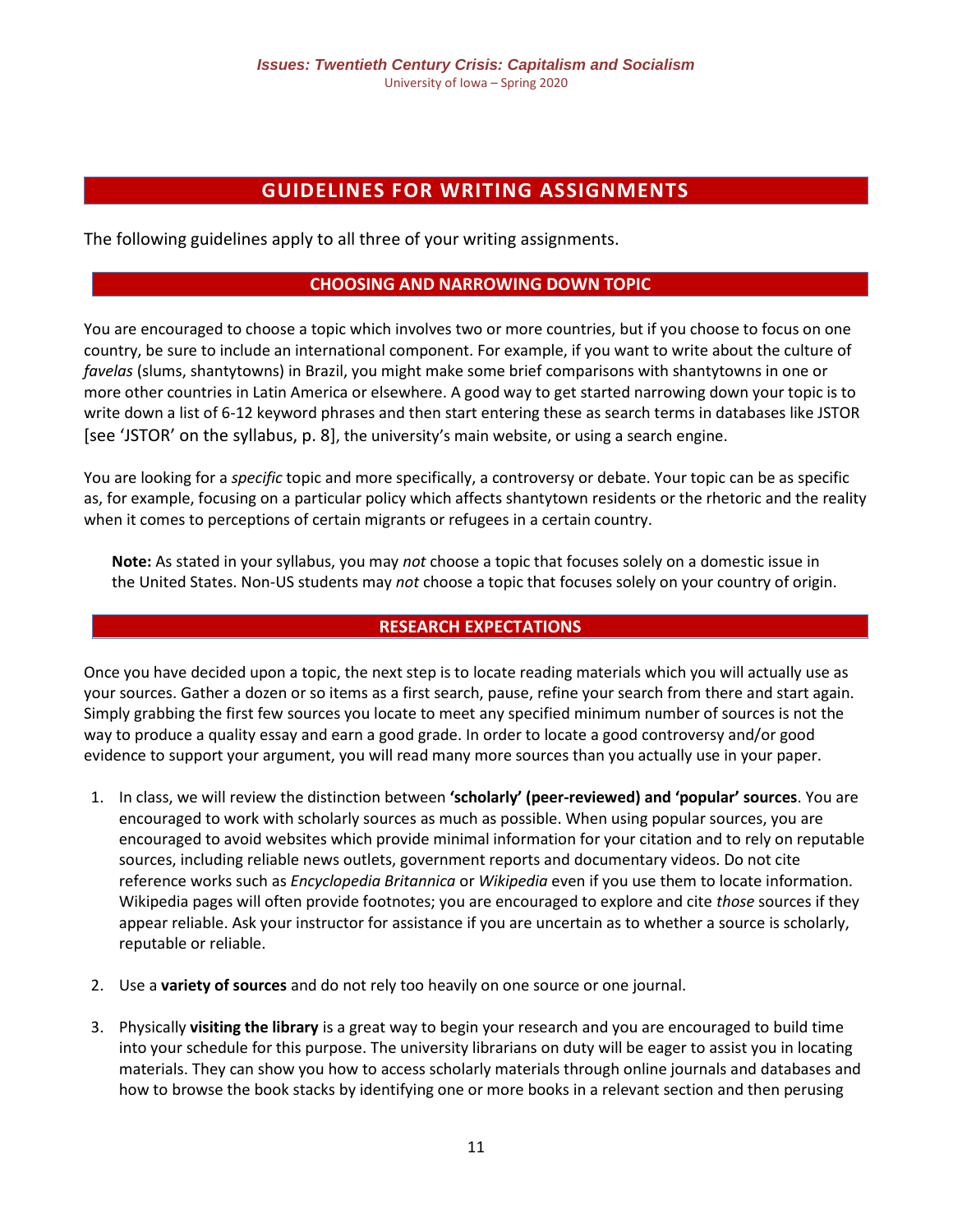nearby titles in search of more recent or relevant titles. Timothy Arnold is the new specialist in International Studies at UI Libraries.

4. You may **use course materials** as sources for your paper if appropriate. They should make up no more than 1/3 of your total citations at most. Course materials listed in your bibliography will *not* count toward meeting any specified minimum number of sources, scholarly or otherwise.

#### **FORMATTING**

Written assignments will be typed on plain white 8.5" x 11" paper using 12 point font (Times New Roman is preferred), using 1" margins. 1.5 line spacing is preferred; 2.0 is acceptable. Use a standard font like Calibri or Times. Number your pages, starting from page 2. Chicago Manual of Style formatting is preferred but you may use any style manual you choose, or follow your own formatting style, so long as you are consistent. Be sure to give your essay an informative title.

#### **Length**

All three essays should be a minimum of two (2) full pages in length; there is no maximum page length. Writing short papers can be harder than writing long papers! Because you are writing a short paper, you will likely want to produce several drafts until you are sure that your argument is focused and specific by removing redundant or unnecessary material such as 'throat clearing' statements. ("This idea is important because x" can usually be revised to just say "x"). Please provide a word count, not counting the bibliography, two lines below the last sentence of your essay.

#### **Citations Formatting**

In class you will be given examples of how to produce citations and a bibliography using the *Chicago Manual of Style*. You may use the style manual or format of your choosing, so long as the formatting is consistent. Whether you use footnotes or in-text citations, each citation should contain, at a minimum, the surname of the author or the name of the institution which produced the document, the year of publication and page numbers if available. Here is an example of an in-text citation: (Smith 2017: 1-5). At the end of this sentence and at the bottom of this page is an example of a footnote. $1$ 

#### **Bibliography Formatting**

 $\overline{a}$ 

You must also produce a bibliography or 'list of references' at the end of the paper. *Do not* simply cut and paste your bibliography from an automated referencing program like Endnote because the result will *not* be a consistently formatted bibliography. The entries in the bibliography should alphabetized by surname (Smith, John) or name of institution credited with authorship. The bibliography should be single-spaced with a blank line between each entry. The first line of each entry should be flush left and additional lines of the same entry should be indented five spaces, for example:

Berk, Richard A. *Water shortage : lessons in conservation from the great California drought, 1976-1977*. Cambridge, Massachusetts: About Books, 1981.

Jowett, A. J. "China's Water Crisis: The Case of Tianjin (Tientsin)." *The Geographical Journal* , vol. 152, no. 1 (March 1986): 9-18. <http://www.jstor.org/stable/632934> (accessed: November 1, 2013).

<sup>1</sup> John A. Smith. "International Studies is the most awesome field of studies in the world." *Journal of Awesome Studies*, 10, 1 (2017): 1-5.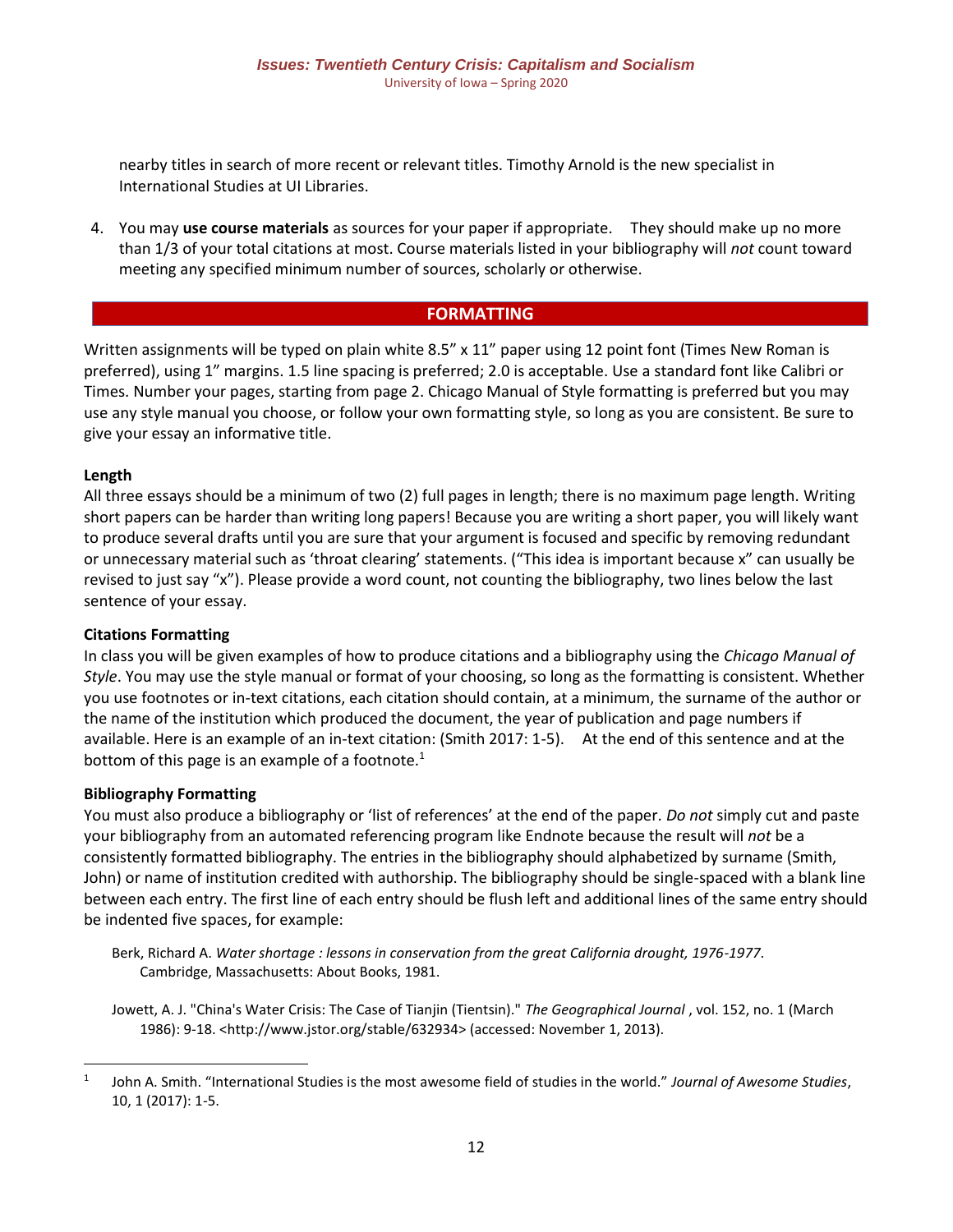#### **Non-English Sources**

If you can read in a language other than English, you are encouraged to use foreign language sources, however be sure you translate into English any passages you choose to quote directly. Also, be sure to translate the title of the article or book in question alongside the non-English title in the bibliography. Any non-English terms appearing in your text should be *italicized*.

#### **GRADING RUBRIC**

Each writing assignment will involve a different rubric. Each criterion under each rubric will be graded on a 10 point scale and the results will be averaged to produce a final score and letter grade. The policy on late assignments can be found on page 6 of the syllabus.

| <b>GRADING SCALE</b> |  |           |      |            |  |           |  |           |  |
|----------------------|--|-----------|------|------------|--|-----------|--|-----------|--|
| $0 - 5.9$            |  | $6 - 6.9$ |      | 7-7.9      |  | $8 - 8.9$ |  | $9 - 10$  |  |
| unacceptable         |  |           | poor | acceptable |  | good      |  | excellent |  |

## **S T U D E N T R E S O U R C E S**

- *The Writing Center*[: www.uiowa.edu/~writingc/](http://www.uiowa.edu/~writingc/) helps all in the University community improve their writing, including attitudes and self-confidence about writing. We also assist with reading.
- **The Speaking Center:** [clas.uiowa.edu/rhetoric/for-students/speaking-center](http://clas.uiowa.edu/rhetoric/for-students/speaking-center) is available to help students who would like to work on any aspect of oral communication, including: effective classroom participation, delivering oral presentations, speech anxiety and much more.
- **Tutor Iowa:** [tutor.uiowa.edu/](http://tutor.uiowa.edu/) is an excellent resource to find academic assistance and mentoring for your University of Iowa courses.
- *UI Libraries***:** have librarians on hand to help you succeed with your projects, while the website: [http://search.lib.uiowa.edu](http://search.lib.uiowa.edu/) is your gateway to finding resources. The new International Studies Librarian here at Iowa is Tim Arnold; he is ready to assist you with your work.
- **JSTOR:** Guidelines for your written assignments may require a minimum number of scholarly sources. JSTOR is the world's largest repository of scholarly articles and the first place to look for scholarly articles on your topic. From the University Libraries website, click 'Databases', select the letter 'J' and scroll to the bottom of the page and click on 'JSTOR (Journal Storage)'. Log in using your hawkid at the prompt and click 'Advanced Search'. Type in your key terms and check the 'Articles' checkbox to begin searching.